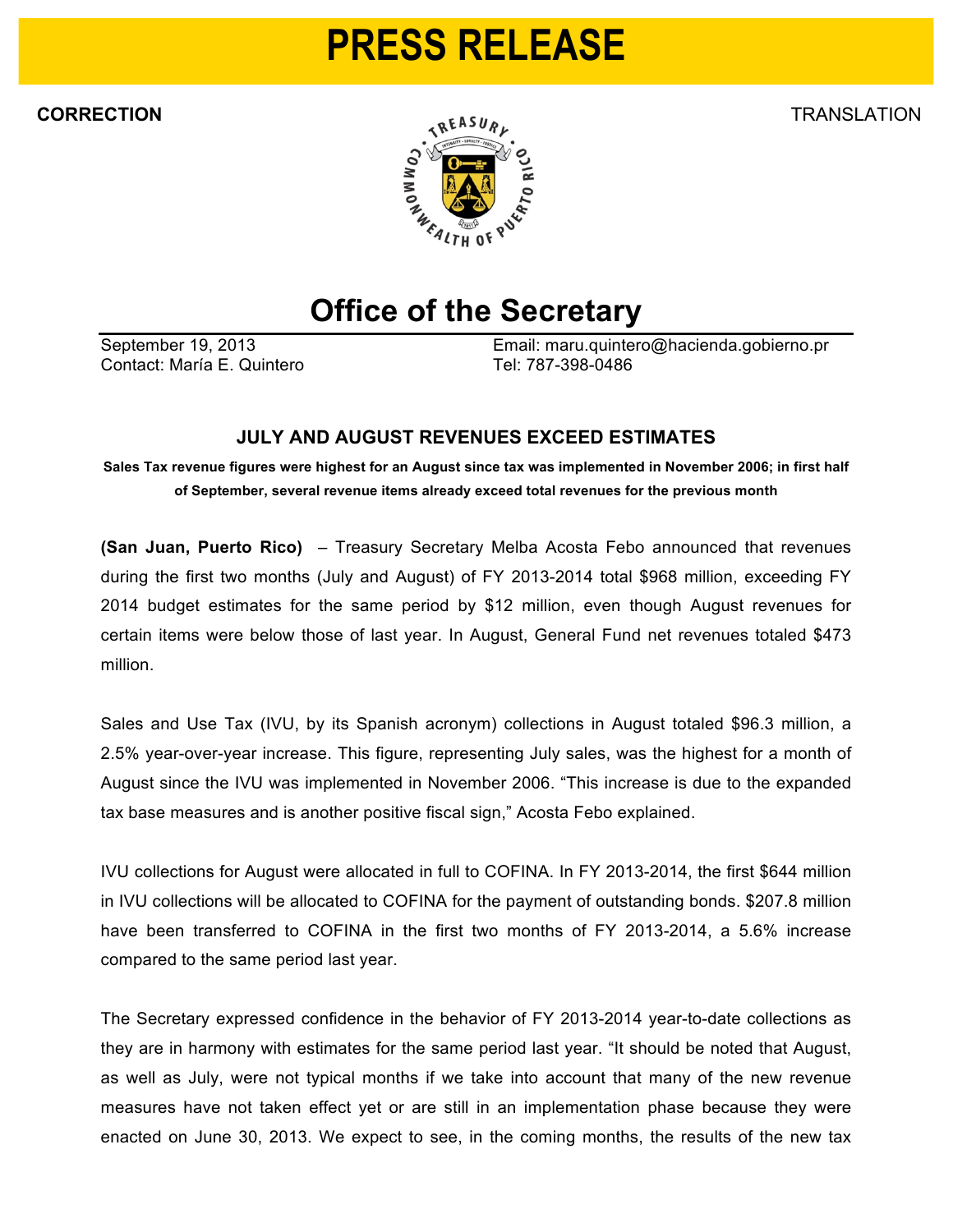legislation and the different administrative measures we are implementing. In addition, we are closely monitoring collections and reinforcing fiscal oversight measures in order to meet our goals," she underscored.

In August, the main source of net revenues to the General Fund was indirect taxes, such as, the excise taxes. Total excise tax collections were \$228 million, or 48% of total net revenues, while income tax revenues totaled \$198 million, or 42%, and the other items totaled \$47 million, for the remaining 10%.

Motor vehicle excise tax collections totaled \$37 million, the highest level for a month of August since 2006. FY 2013-2014 year-to-date collections of motor vehicle excise taxes reflect a 13.4% increase. Acosta Febo emphasized this as a positive economic indicator of consumer trust, since consumers are acquiring durable goods thru mid-term financing. The 4% excise tax on foreign corporations is another important category, with collections totaling \$150 million in August.

Finally, the Treasury Secretary announced that collections during the first half of September exceed collections for the same period last year. The Officer stated that tax payments due by September 15, such as, the excise tax on foreign corporations, have already surpassed total collections for the same month of last year. As of this date, collections for September total \$520 million compared to \$484 million during the same period last year. This reflects a 7.5% increase, which is positive for total September 2013 collections.

#####